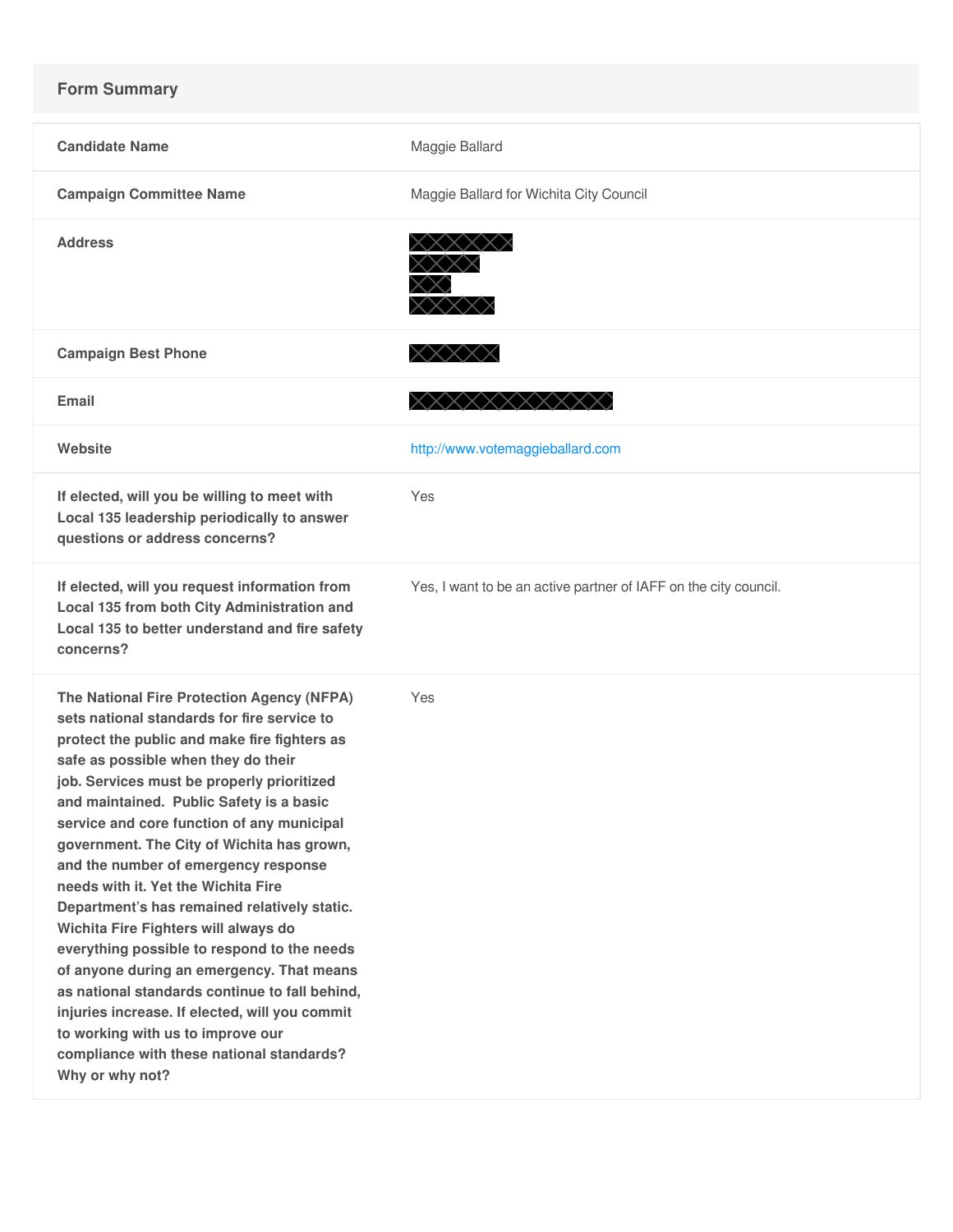| NFPA 1710 sets staffing standards which<br>includes at least four (4) fire fighters on every<br>engine company and ladder company and<br>five (5) fire fighters on ladder companies in<br>high density areas. These staffing standards<br>are based on studies and determined by a<br>consortium of participants including<br>members of the fire service, municipalities<br>business, and industry professionals. These<br>staffing standards are minimum standards<br>that ensure timely, safe, effective, and<br>appropriate service levels for communities.<br>If elected, would you support the creation of<br>a plan that utilizes staff to better meet the<br>NFPA safety goals of five-person ladder<br>companies where indicated, and preserve<br>four-person staffing on fire engines and fire<br>trucks in Wichita? | Yes                                                                                                                         |
|--------------------------------------------------------------------------------------------------------------------------------------------------------------------------------------------------------------------------------------------------------------------------------------------------------------------------------------------------------------------------------------------------------------------------------------------------------------------------------------------------------------------------------------------------------------------------------------------------------------------------------------------------------------------------------------------------------------------------------------------------------------------------------------------------------------------------------|-----------------------------------------------------------------------------------------------------------------------------|
| If data collected during your term tells us that<br>Wichita needs additional fire fighters to meet<br>these goals, would you support the creation<br>of a plan to address those shortages?                                                                                                                                                                                                                                                                                                                                                                                                                                                                                                                                                                                                                                     | Yes                                                                                                                         |
| The Covid-19 pandemic has impacted<br>everyone in our community. Throughout this<br>crisis, Wichita Fire Fighters have not<br>wavered and continue to demonstrate their<br>commitment to serving our city on the front<br>line. When a Fire Fighter experiences<br>possible COVID-19 symptoms themselves,<br>they must rely on their own personal sick<br>leave. If elected, would you support policy<br>that provides leave for testing or mandated<br>quarantine after a work-related Covid<br>exposure? Why or why not?                                                                                                                                                                                                                                                                                                     | Yes, it is important to compensate employees for time off so we can follow<br>COVID protocols without people losing income. |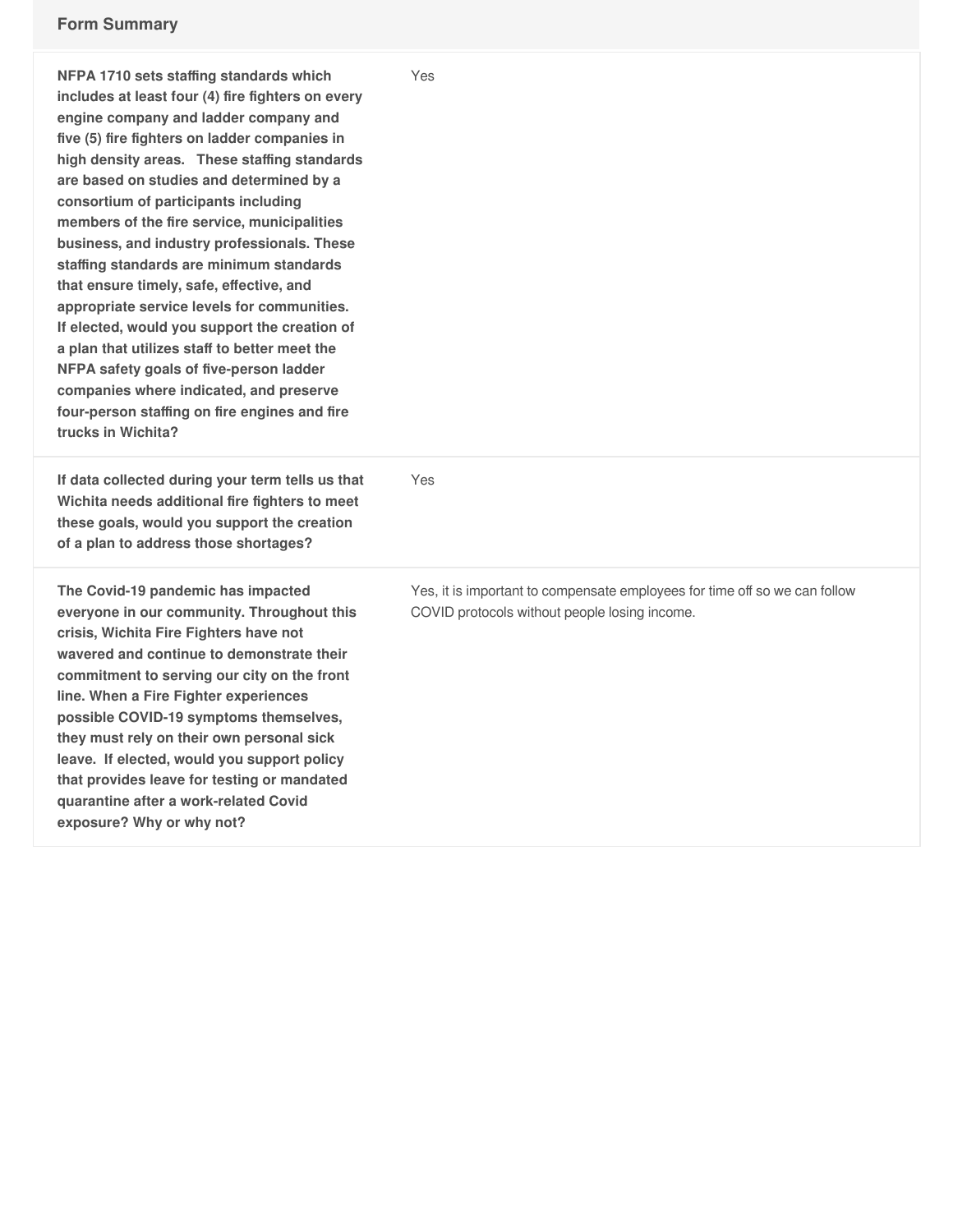| In a council-manager government, an elected<br>city council serves as the city's primary<br>legislative body and appoints a chief<br>executive officer called a city manager to<br>oversee day-to-day municipal operations, to<br>draft a budget, and to implement and enforce<br>the council's policy and legislative<br>initiatives. The city-manager, city council,<br>and mayor work together to enact budgets,<br>to draft and enforce legislation, to provide<br>city services, and to oversee city<br>departments and appoint of departmental<br>heads. The city-manager is not an elected<br>position. Rather, the holder of this office<br>serves at the pleasure of the council, which<br>retains the legal right to dismiss and replace<br>the city-manager. Do you believe it is<br>appropriate for a City Council member to<br>push for changes in a proposed budget from<br>the City Manager's office? Why or why not? | Yes, the city manager works for the council, not the other way around.                                                                                                                                                    |
|--------------------------------------------------------------------------------------------------------------------------------------------------------------------------------------------------------------------------------------------------------------------------------------------------------------------------------------------------------------------------------------------------------------------------------------------------------------------------------------------------------------------------------------------------------------------------------------------------------------------------------------------------------------------------------------------------------------------------------------------------------------------------------------------------------------------------------------------------------------------------------------------------------------------------------------|---------------------------------------------------------------------------------------------------------------------------------------------------------------------------------------------------------------------------|
| How do you see your role, if elected, in<br>guiding budget spending?                                                                                                                                                                                                                                                                                                                                                                                                                                                                                                                                                                                                                                                                                                                                                                                                                                                                 | My role will be to provide policy guidance to the manager and hold the manager<br>accountable to that policy guidance                                                                                                     |
| If elected, will you prioritize public safety in<br>this process?                                                                                                                                                                                                                                                                                                                                                                                                                                                                                                                                                                                                                                                                                                                                                                                                                                                                    | Yes                                                                                                                                                                                                                       |
| Recently, the City of Wichita adopted a<br>minimum wage standard for all entry level<br>employees of \$15 dollars an hour. While we<br>applaud the city's commitment to new<br>employees and their families, the entry level<br>wage for an incoming Fire Fighter has not<br>increased. Do you believe an entry level<br>wage of \$15.54 an hour is a fair wage for a<br>new Fire Fighter? Why or why not?                                                                                                                                                                                                                                                                                                                                                                                                                                                                                                                           | No I do not because we are in the middle of a labor shortage and if the City of<br>Wichita wants to recruit the best people to start a career in the fire department,<br>we need to make the wages we offer reflect that. |
| We believe collective bargaining is a<br>necessary and useful tool that helps keep<br>our city competitive, increases fire fighter<br>and public safety, and helps to protect all<br>public safety employees. We also believe<br>arbitration provides for a fair mechanism to<br>settle disputes and is a time-tested and<br>transparent process. If elected, will you<br>support and respect the bargaining and<br>arbitration rights of Wichita Fire Fighters and<br>other City of Wichita employees, at the city<br>and state level?                                                                                                                                                                                                                                                                                                                                                                                              | Yes                                                                                                                                                                                                                       |

XXXXXXXXXXXXXXXXXXXXXXXXXXXXXXX